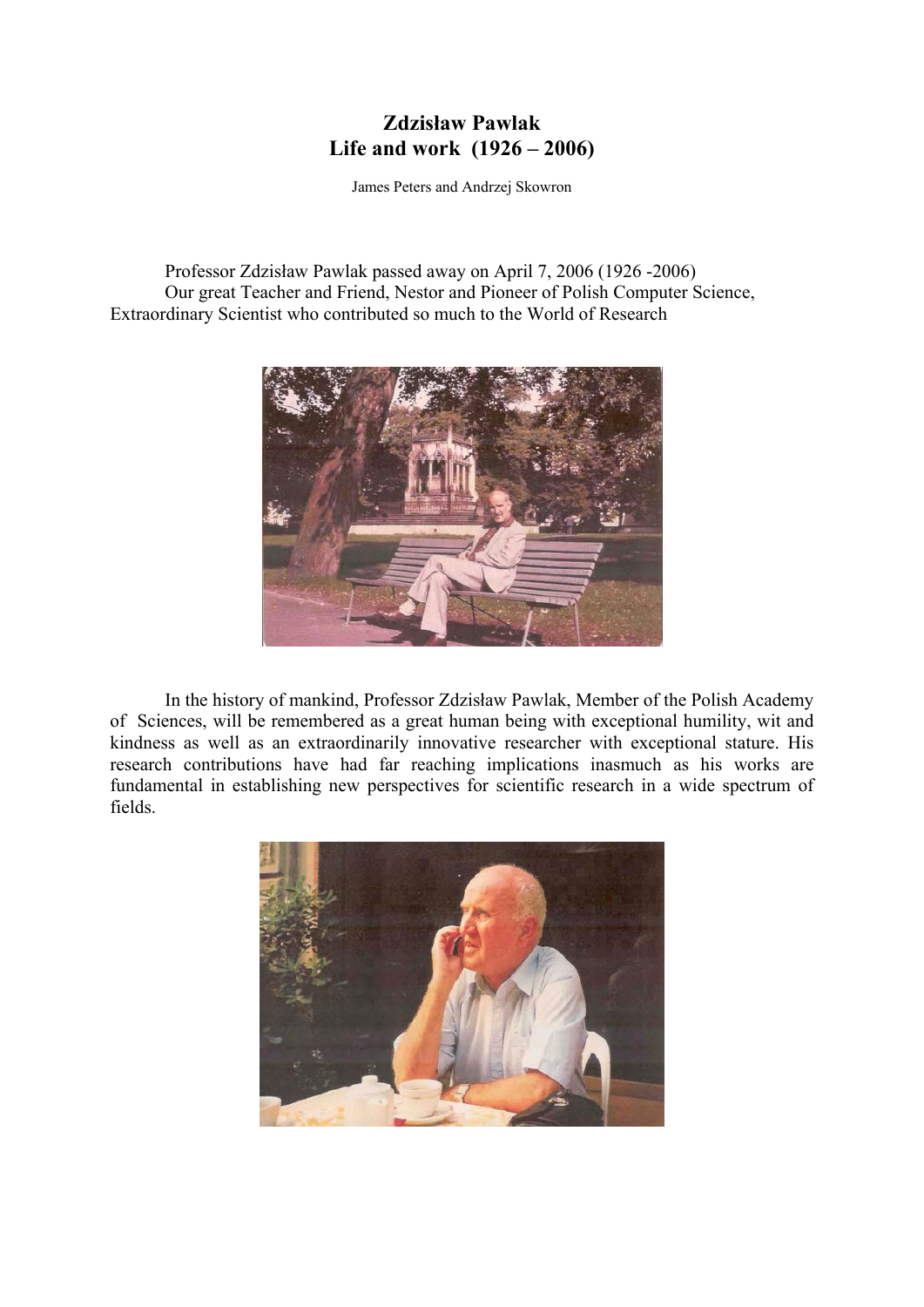*I was deeply saddened by the news that Professor Pawlak passed away. He was not just a great scientist - he was also a great human being. His passing away is a deep loss for his family, Poland, the worldwide community of researchers on rough sets and all those who knew him and worked with him. Please convey my profound condolences to his family and colleagues. With deepest sympathy and sadness. Sincerely, Lotfi Zadeh*



*The road which led Professor Pawlak to his breakthrough findings was a long and successful one. Over more than fifty years Professor Pawlak conducted research in many emerging areas of Computer Science. Without an exaggeration we may say that his personal story of is one of most important threads in the 50 years history of Polish and World's Computer Science research. Roman Słowiński* 

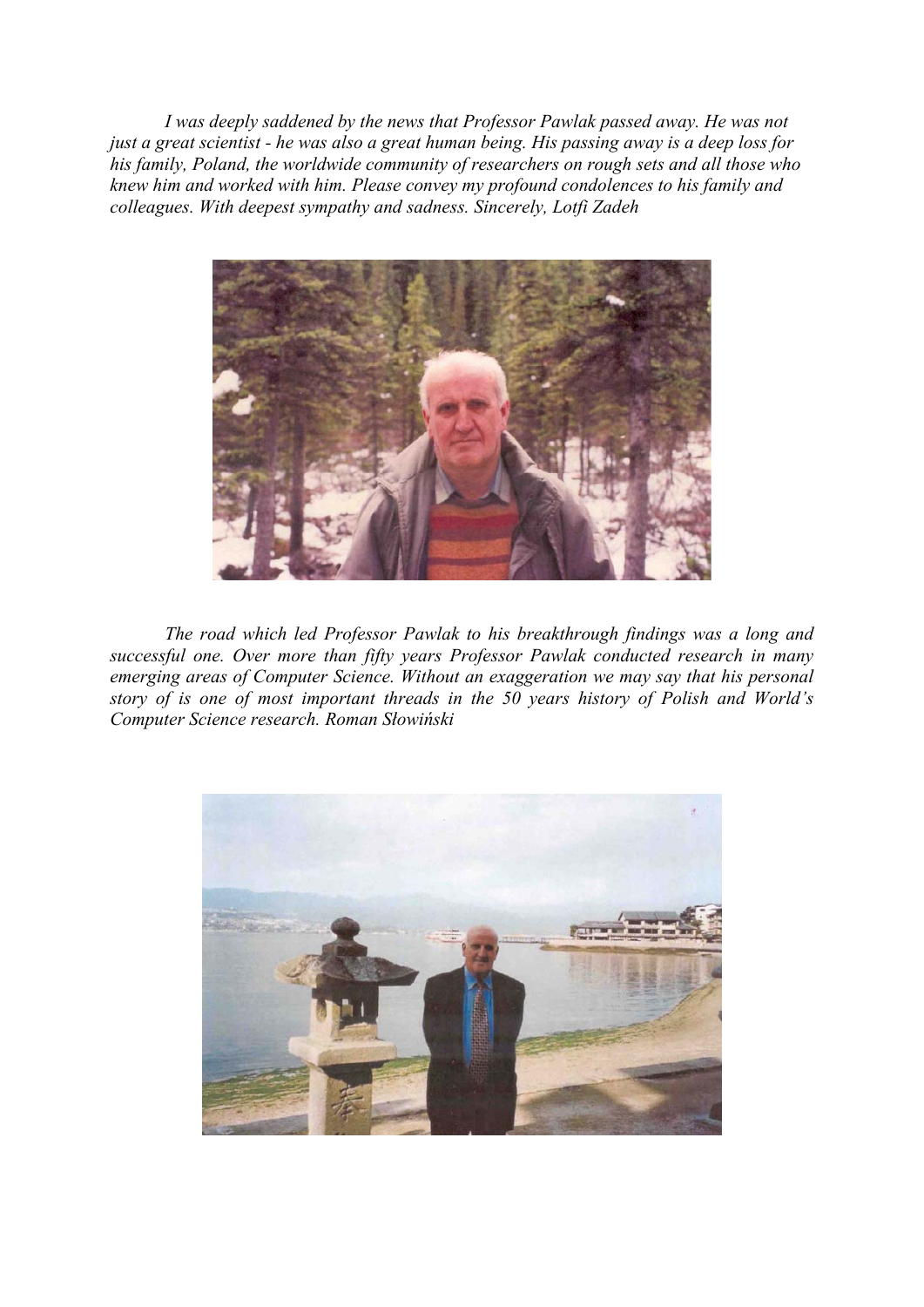Zdzisław Pawlak was born on 10 November 1926 in Lódź, 130 km south-west from Warsaw, Poland.

In 1947, Pawlak began his studies in the Faculty of Electrical Engineering at Lódź University of Technology, and in 1949 continued his studies in the Telecommunication Faculty at Warsaw University of Technology.



- In 1950, he presented in Poland the first project of a computercalled GAM 1.

- In 1939 he has finished his junior high school.
- The break of World War II interfered with his further education. During the azi occupation of Poland (1939-1945) he was forced to work for the Siemens company.
- He completed his M.Sc. in Telecommunication Engineering in 1951.
- After finishing study Zdzisław Pawlak started to work at the famous Institute of Mathematics of the Polish Academy of Sciences (PAS). He worked there until 1957.



His publication *Flip-flop Generator of Random Binary Digits* in Mathematical Tables and Other Aids to Computation, Vol. 10, No. 53, Jan., 1956, 28-30on a new method for random number generation was the first publication abroad in informatics by a researcher from Poland.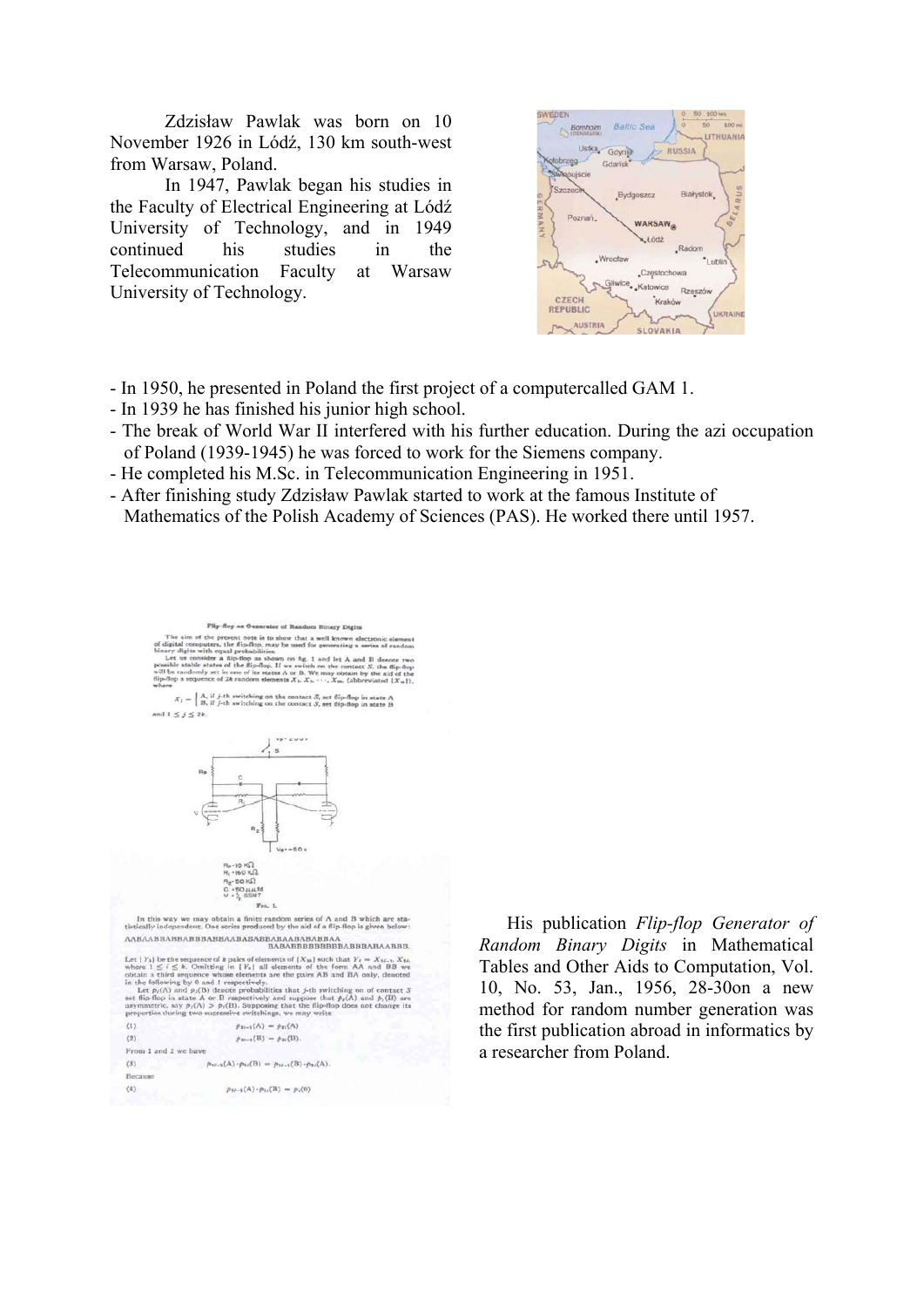In 1958, Pawlak completed his doctoral degree from the Institute of Fundamental Technological Research at the Polish Academy of Science with a Thesis on Applications of Graph Theory to Decoder Synthesis.

Between 1957 and 1959 Zdzisław Pawlak worked at the Warsaw University of Technology where he was one of the leaders in a project that led to building of one of first digital computing devices (now called computers) in Poland. After the end of this project he returned to Institute of Mathematics, PAS.



# **UMC1: 1961**



The original arithmetic for the UMC1 computer system with base "-2" was due to Pawlak.

…During succeeding years, Pawlak worked at the Institute of Mathematics at Warsaw University and, in 1965, introduced the foundations for modeling DNA and what has come to be known as Molecular Computing.

*Everybody associates his name with rough sets, but it is very little known that he is one of the pioneers of today molecular computing, by his chapter on genetics in his book in Polish "Grammar and Mathematics" published in the sixties. Solomon Marcus* 

He proposed a formal model for genetic code discovered by Crick and Watson. This model is by many regarded as the fist complete formal model of the DNA.

In this book there is a chapter 6 entitled "Genetic Grammars" in which Zdzisław Pawlak was aiming to develop an approach for grammars generating of more compound biological structures from simpler ones, e.g., proteins from amino acids. He proposed a generalization of traditional grammars used in formal language theory. For example, he is considering in this book a construction of mosaics on plane from some elementary mosaics by using some production rules of composition. In this chapter is also presented a language for linear representation of mosaic structures.

[Prof. Pawlak] proposed some mechanism operating concomitantly in two directions. On the one hand, in the direction of formal grammars, on the other hand, in the direction of what was called later picture grammars. Let us recall that both formal grammars and picture grammars were at that time at their very beginning. Formal grammars theory had to wait the year 1973 for a first satisfactory rigorous presentation (Salomaa1973), while picture grammars had to wait the year 1967 for a first systematic attempt (Shaw 1967) and two more years for the monograph by Rosenfeld (1969). Solomon Marcus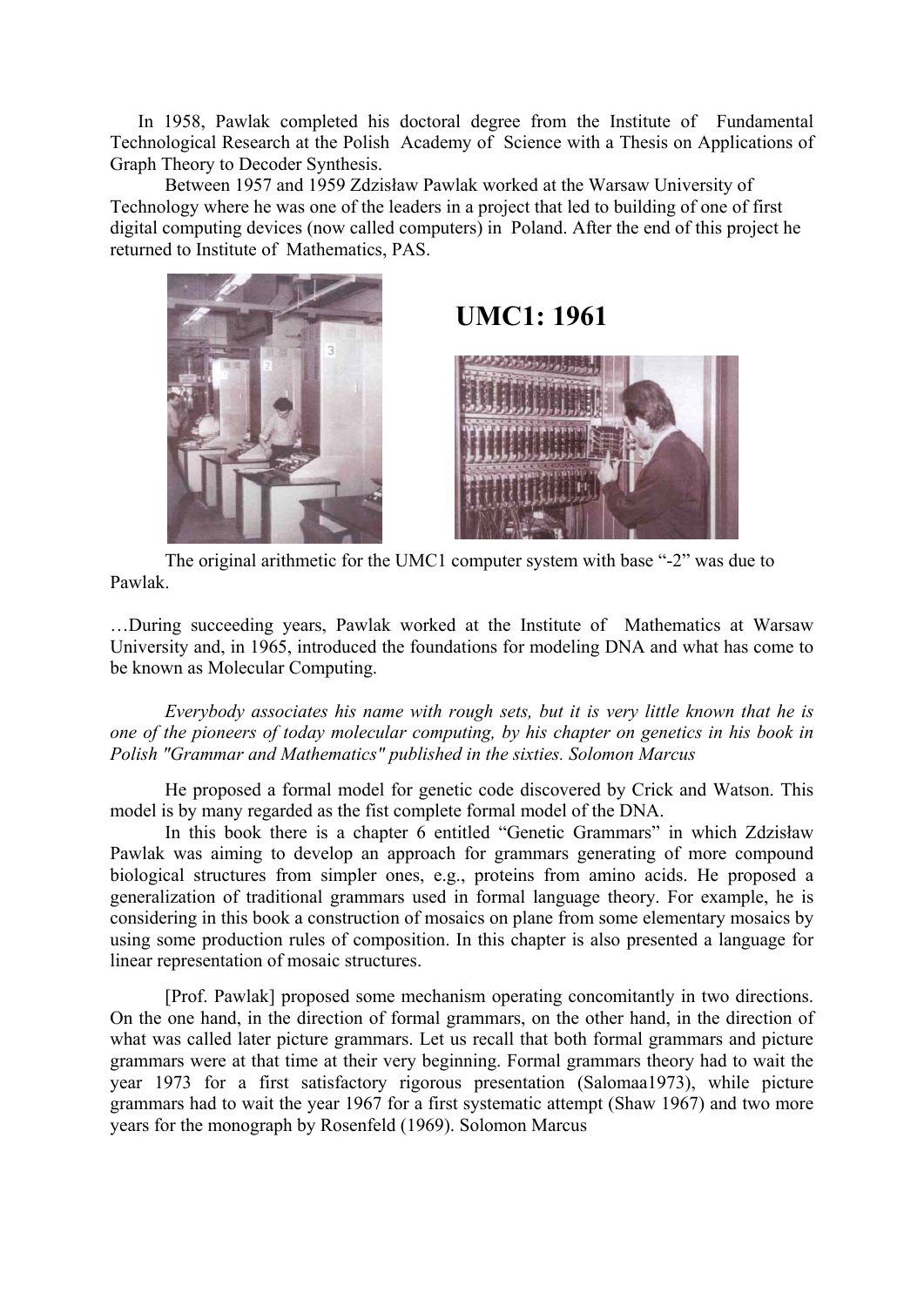In 1963 he received his habilitation from Institute of Mathematics, PAS on the basis of monographic book "Organizacja maszyn bezadresowych" ("Construction of address-free machines").

Between 1963 and 1969 he also worked at the Institute of Mathematics, Warsaw University. Then he moved to newly created Institute of Computer Science of the Polish Academy of Science. Between 1971 and 1979 he was Deputy Director for Research at this Institute.

 In 1983 Professor Pawlak became corresponding member of the Polish Academy of Science and 1991 he was awarded with full membership.

The topic of research:

- Computational models (1960s): models, now known in literature under the name of Pawlak Machines, significantly different from typical Turing Machines and Rabin-Scott automata.
- Information retrieval systems (1970s): foundations of a formal framework for studies on information retrieval systems, their efficiency and formal languages used in this process.
- Mathematical Linguistics (1970s)
- Mathematical Aspects of Production Organization (1970s)

The next research: **CONFLICT ANALYSIS.** 

- Pawlak, Z.: On conflicts. International Journal of Man Machine Studies 21 (1984) 127- 134.

- Pawlak, Z.: On Conflicts (in Polish), Polish Scientific Publishers, Warsaw (1987).
- Pawlak, Z.: Anatomy of conflict. Bulletin of the European Association for Theoretical Computer Science 50 (1993) 234-247.
- Pawlak, Z.: An inquiry into anatomy of conflicts. Journal of Information Sciences 109 (1998) 65-78.
- Pawlak, Z., Skowron, A.: Rudiments of rough sets. Information Sciences. An International Journal. Elsevier (20006) [to appear].

#### **EXAMPLE**

# issues

- 
- a autonomous Palestinian state on the West Bank and Gaza
- b Israeli military outpost along the Jordan River
- c Israeli retains East Jerusalem
- d Israeli military outposts on the Golan Heightse
- e Arab countries grant citizenship to Palestinians who choose to remain within their border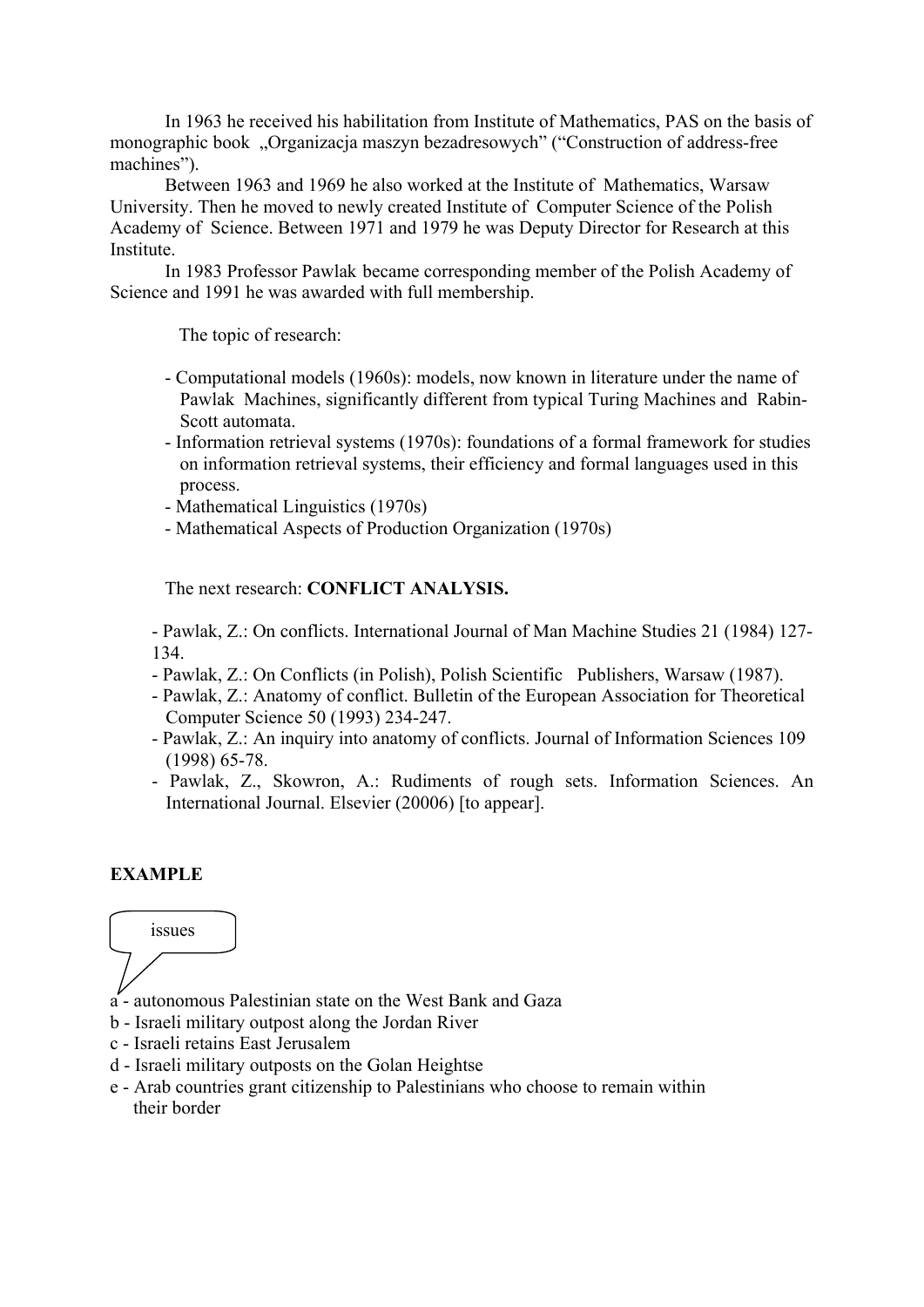

- 4 Jordan
- 5 Syria
- 6 Saudi Arabia

| $\overline{U}$          | a                | b                | $\mathbf c$ | d                | ${\rm e}$        |
|-------------------------|------------------|------------------|-------------|------------------|------------------|
|                         |                  |                  |             |                  |                  |
| $\mathbf{1}$            |                  | $^{+}$           | $^+$        | $^{+}$           | $^{+}$           |
| $\sqrt{2}$              | $^{+}$           | $\boldsymbol{0}$ |             |                  |                  |
| $\overline{\mathbf{3}}$ | $\! + \!$        |                  |             |                  | $\boldsymbol{0}$ |
| $\overline{4}$          | $\boldsymbol{0}$ |                  |             | $\boldsymbol{0}$ |                  |
| 5                       | $^{+}$           |                  |             |                  |                  |
| 6                       | $\boldsymbol{0}$ | $\,{}^+$         |             | $\boldsymbol{0}$ | $^{+}$           |
|                         |                  |                  |             |                  |                  |

# **THE FUNDAMENTAL WORKS OF PROFESSOR PAWLAK ARE DEVOTED TO THE ROUGH SET THEORY.**



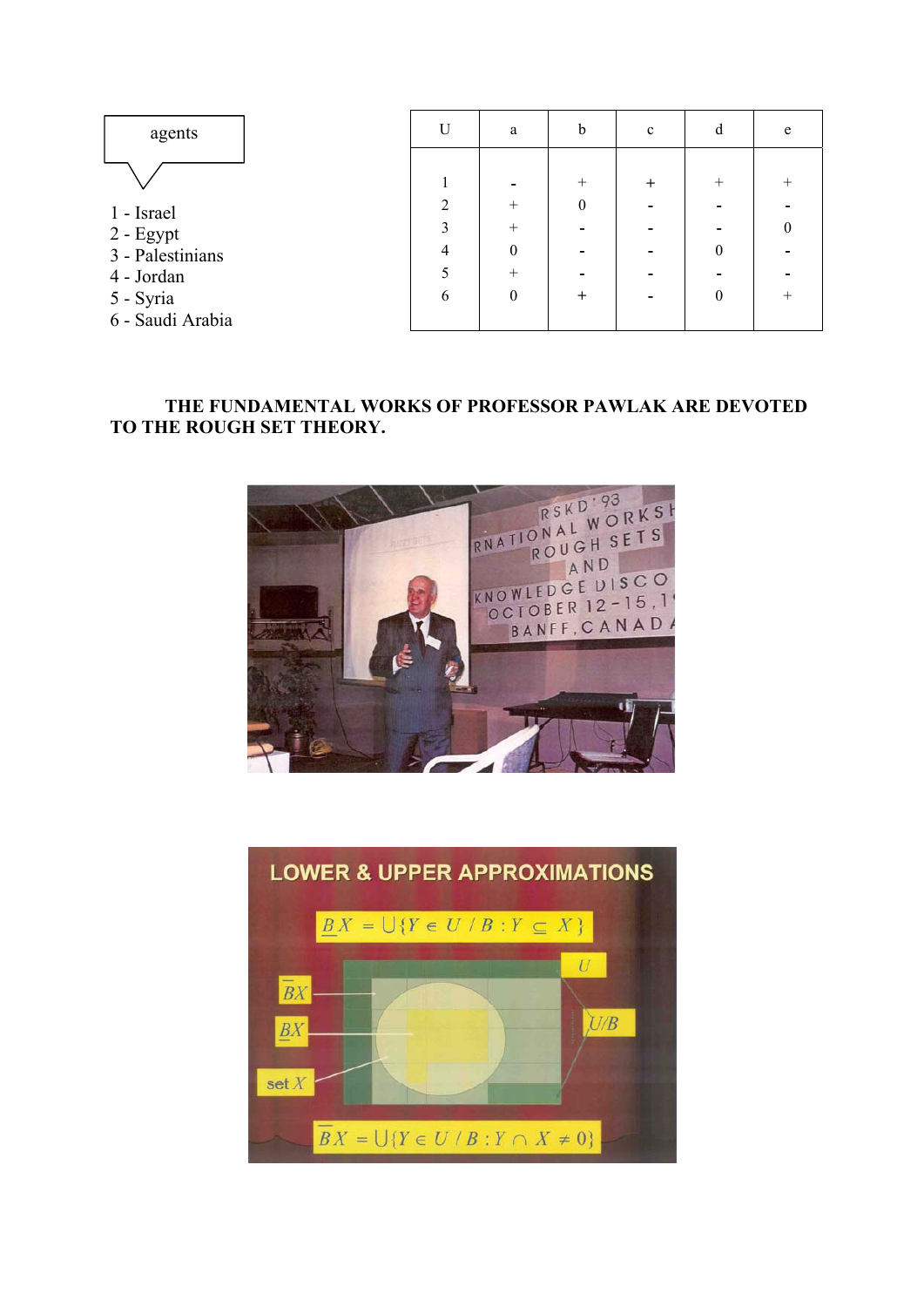#### INDISCERNIBILITY

 $IS = (U, A), B \subset A$ Information about *x*:  $Inf_B(x) = \{(a,a)) : a \in B\}$ Two types of indiscernibility*:*  Equivalence:  $xIND(B)y$  iff  $Inf_B(x) = Inf_B(y)$ Tolerance (similarity): τ  $xIND(B)y$  *iff Inf<sub>B</sub>(x)*  $\tau$  *Inf<sub>B</sub>(y*)

- Z. Pawlak, Rough Sets. Research Report PAS 431, Institute of Computer Science, Polish Academy of Sciences (1981).
- Z. Pawlak, Classification of Objects by Means of Attributes. Research Report PAS 429, Institute of Computer Science, Polish Academy of Sciences, ISSN 138-0648, January (1981).
- Z. Pawlak, Rough sets. International J. Comp. Inform. Science 11 (1982) 341-356.
- Z. Pawlak, Rough Sets Theoretical Aspects of Reasoning about Data, Kluwer Academic Publishers, Dordrecht, 1991.

During the succeeding years, Professor Pawlak refined and amplified the foundations of rough sets and their applications and nurtured worldwide research in rough sets that has led to over 4000 publications. Rough Set Database System: http://rsds.wsiz.rzeszow.pl/.

Rough sets are not rough, and one moves towards precision. One removes the "unbelievable" so that what remains is more believable.

The soft part of computing is nimble. Rough sets imply a philosophy rooted in China. *Rough sets are not "rough" for the purpose of searching for accuracy. It is a more reliable and believable theory that avoids falsity and keeps the truth. The essence of soft computing is its flexibility. [Rough Sets] reflect the oriental philosophy and fit the Chinese style of thinking. Xuyan Tu, Poet Yiyu Yao, Translator 21 December 2003.*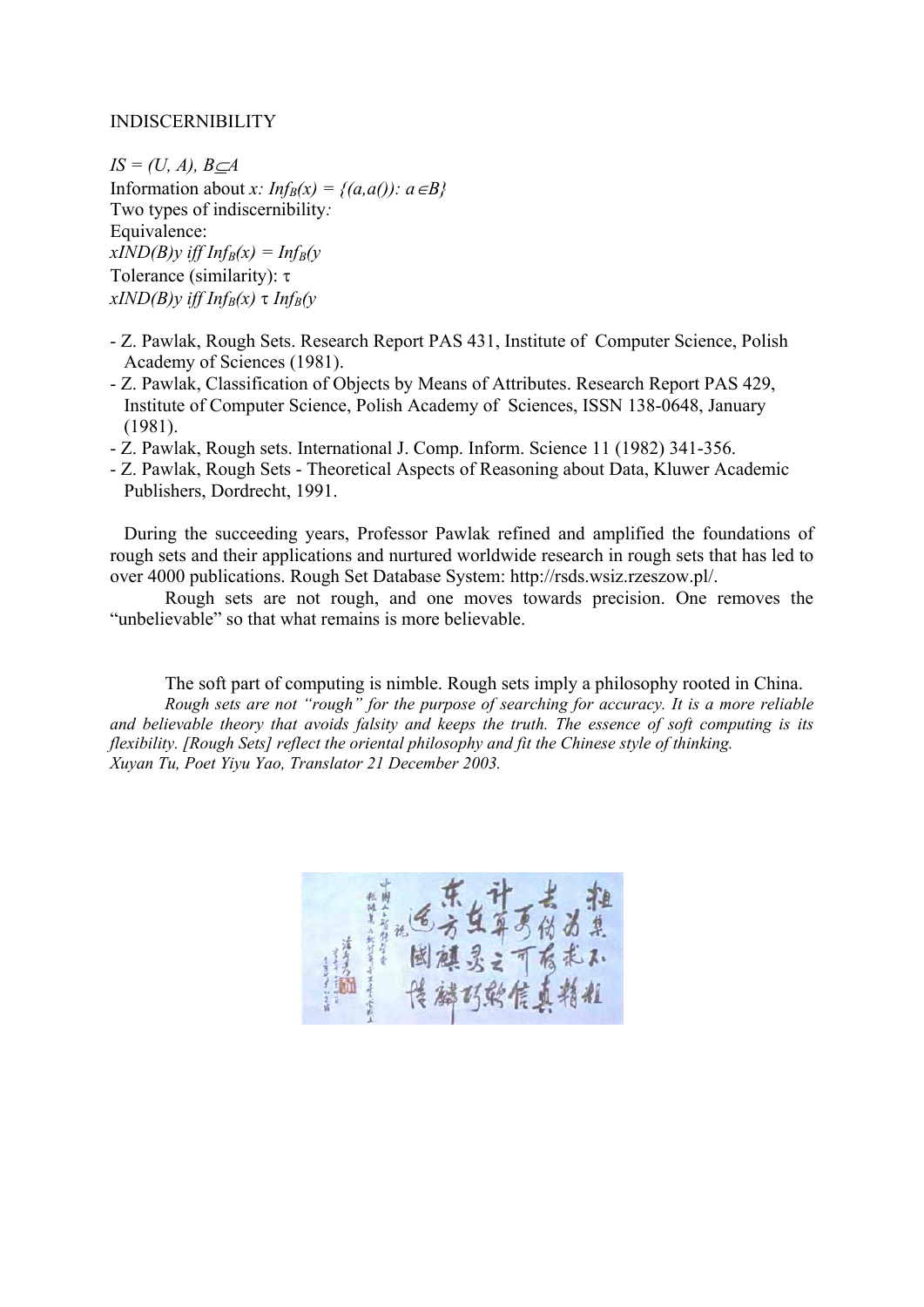# **RASIAKOWA – PAWLAK SCHOOL**

|          | Many-valued and<br>nonclassical logic                                                                                                                                                                                                                                                                                                                                                                                                                                                                                                                                                                                                     | Approximate reasoning in distributed<br>environments& natural computing: perception<br>based computing                                                                                                                                                                                                                                                                                                                                                                                                                                                                                                                                                                                                                                                                                                                                      |
|----------|-------------------------------------------------------------------------------------------------------------------------------------------------------------------------------------------------------------------------------------------------------------------------------------------------------------------------------------------------------------------------------------------------------------------------------------------------------------------------------------------------------------------------------------------------------------------------------------------------------------------------------------------|---------------------------------------------------------------------------------------------------------------------------------------------------------------------------------------------------------------------------------------------------------------------------------------------------------------------------------------------------------------------------------------------------------------------------------------------------------------------------------------------------------------------------------------------------------------------------------------------------------------------------------------------------------------------------------------------------------------------------------------------------------------------------------------------------------------------------------------------|
| Legic    | Computability, uncertainty natural deduction,<br>algebraic semantics and language algebraic<br>properties of different types of logic, especially in:<br>Intuitionistic.<br>modal.<br>Post, intermediate,<br>with strong negation<br>implicative<br>alsonthand<br>program<br>non Frege<br>with infinite logical operators<br>Abstract logics, relationship between them and<br>characterization of classical and other logics<br>Hierarchy of metalogics<br>Logical aspects programming paradignis<br>¥<br>Interpretation of logical operator in models of<br>computation (generalized quantifiers, model<br>operators, Post operators, ) | Evolution of concepts: hierarchy of metalogics created<br>by interactions with environment.<br>Society of agents, represented by a set of modal<br>s.<br>operators.<br>Consensus and emotional states as modal operators<br>over non-classical truth" values.<br>Logic for distributed systems<br>Reasoning under uncertainty in distributed systems.<br>×<br>Vague concept approximation<br>y.<br>Boolean approximate reasoning RSES<br>×<br>Conflicts, negotiations, cooperation.<br>r<br>RS. FS. combination with nonmonotome reasoning.<br>r<br>Approximate reasoning about knowledge.<br>Common sense reasoning<br>r<br>Perception logic: evolving system of interacting local<br>logics.<br>Computational models based on perception.<br>s.<br>Computational models of behavior.<br>×<br>Learning and Adaptation Autonomous computing |
| Algebra  | Algebraic models for nonclassical and abstract<br>×<br>predicate calculus (Q-algebras), generalization of<br>Rasiowa – Sikorski Lemma<br>Lattice theory, Boolean, Heyting, Brower, Post<br>×<br>and other algebras<br>Syntax and semantics as adjoint concepts<br>(Galois connections")<br>Topos theory approach<br>٧<br>۶<br>Internal representation of deduction by sheaves<br>over closure spaces                                                                                                                                                                                                                                      | Algebraic structures for reasoning under uncertainty<br>RS algebras, FS algebras,<br>¥<br>Relational calculi<br>Se.<br>Partial algebras,<br>¥.<br>Calculi of approximation spaces.<br>٧<br>Mereological calculi of information granules<br>٧                                                                                                                                                                                                                                                                                                                                                                                                                                                                                                                                                                                                |
| Geometry | Topological properties of spaces of models and<br>×<br>concepts<br>"Distance" between theories which represent<br>۶<br>knowledge of agents<br>Geometry of computations<br>Cantor Space, as a geometric space of models for<br>×<br>classical prop. calculus<br>Topological interpretation of modal operators<br>Dr.<br>Closure spaces as generalized geometric spaces<br>×<br>Heuristics based on geometry of computation<br>٧<br>space                                                                                                                                                                                                   | Measures of proximity (similarity): states and set of<br>states of computations and concepts<br>Similarity of cases and case-based reasoning<br>id.<br>Geometry of concepts<br>y.<br>Similarity of theories<br>Granular space, Information granulation and gramilar<br>computing<br>Discovery of gramilarity levels from data, e.g.,<br>尘<br>relevant multivalued logics                                                                                                                                                                                                                                                                                                                                                                                                                                                                    |

Evolution of AI models of computing in the Pasiers Partlels School

Inspirations outside of mathematics

Fig. 10. Evolution of vague concept computation models from the Rasiowa - Pawlak School perspective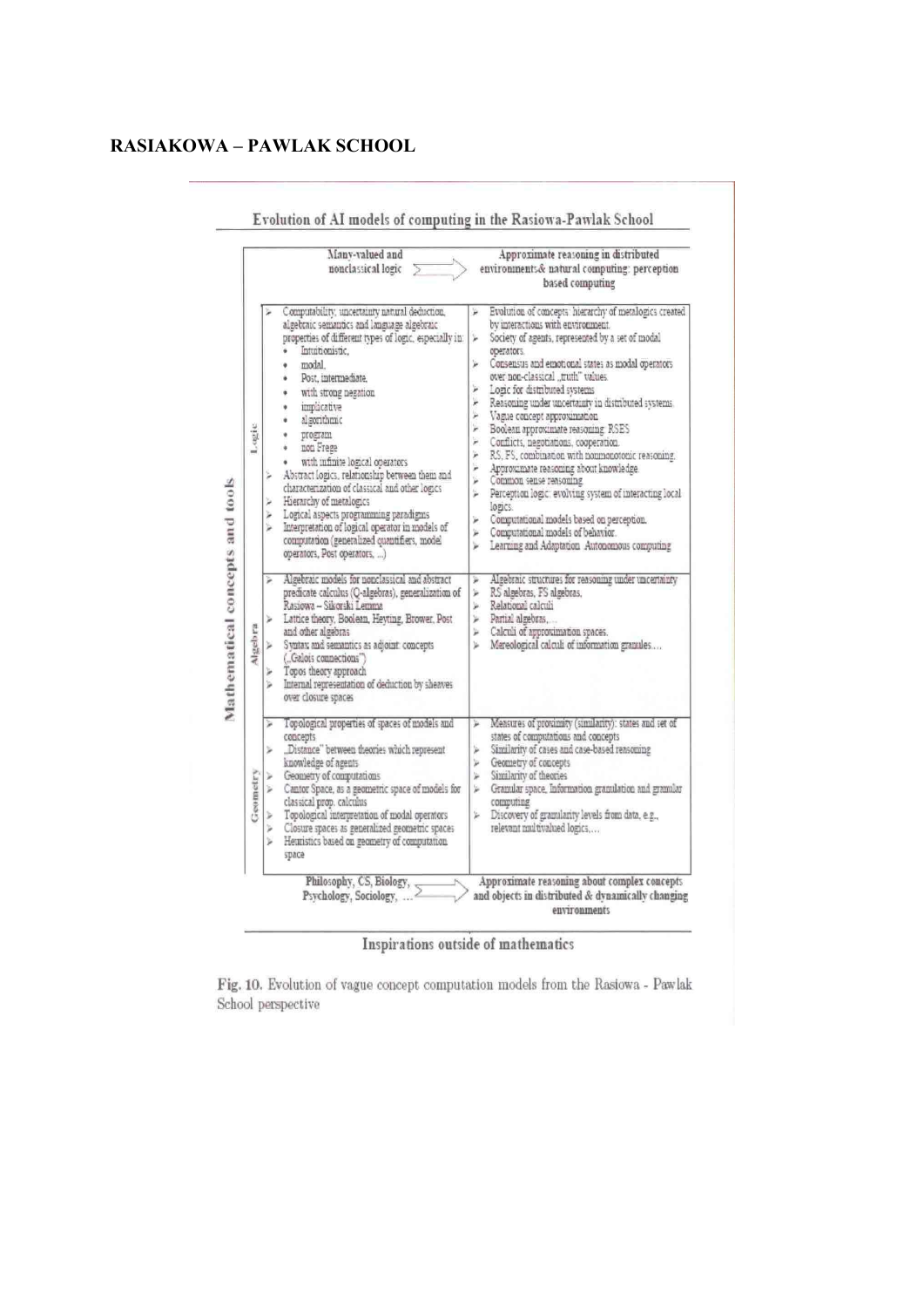| An algebraic<br>operator                                                                  | <b>Natural Numbers</b><br><b>Calculus</b> | Algebra of<br><b>subsets</b>                                                                                                            | Propositional<br>Calculus                                                        | <b>Boolean</b><br>Algebra                                               | Topoi                                                          | <b>Wisdom Granular Computing</b><br>for a given application domain          |
|-------------------------------------------------------------------------------------------|-------------------------------------------|-----------------------------------------------------------------------------------------------------------------------------------------|----------------------------------------------------------------------------------|-------------------------------------------------------------------------|----------------------------------------------------------------|-----------------------------------------------------------------------------|
| X < Y                                                                                     | X is smaller than<br>Y                    | X is a subset of Y                                                                                                                      | Y could be<br>deduced from X                                                     | X is smaller<br>than Y                                                  | a morphism<br>from X toY                                       | Wisdom granule Y is a<br>consequence of wisdom<br>granule X in the domain   |
| $\circ$                                                                                   | Zero                                      | <b>Empty set</b>                                                                                                                        | False                                                                            | The smallest<br>element                                                 | Initial element                                                | Smallest wisdom granule in<br>the domain                                    |
| 1                                                                                         | One                                       | Full set                                                                                                                                | True                                                                             | The biggest<br>element                                                  | <b>Final element</b>                                           | Biggest wisdom granule in the<br>domain                                     |
| $\ddot{}$                                                                                 | <b>Addition</b>                           | Join of two sets                                                                                                                        | <b>Disjunction</b>                                                               | Join                                                                    | Coproduct                                                      | Coproduct of two wisdom<br>granule                                          |
| ٠                                                                                         | Multiplication                            | <b>Multiplication of</b><br>two sets                                                                                                    | Conjunction                                                                      | Multiplication                                                          | Product                                                        | Product of two wisdom<br>granule                                            |
| XY                                                                                        | <b>Exponentiation X</b><br>to power Y     | Join of $(-Y)$ and<br>x                                                                                                                 | Implication (Y)<br>implies X)                                                    | Implication                                                             | Object<br>correspondin<br>g to all<br>morphisms<br>from Y to X | Granule corresponding to all<br>consequences from granule Y<br>to granule X |
| Mod(X)                                                                                    | <b>Modulo X</b><br>calculus               | Quotient algebra<br>of the ideal<br>generated by set<br>×                                                                               | Propositional<br>calculus for the<br>theory generated<br>by a set of<br>axioms X | Quotient<br>Boolean<br>algebra of<br>the ideal<br>generated by<br>set A | Category of<br>sheaves over<br>x                               | All consequences froml a<br>given granule X                                 |
| Logical<br>values for<br>propositional<br>statements<br><b>Contract Contract Contract</b> | True<br>False                             | True<br>False<br><u> De la companya de la companya de la companya de la companya de la companya de la companya de la companya de la</u> | True<br>False                                                                    | True<br>False                                                           | Subobject<br>classifier                                        | Identification of subgranules of<br>granules                                |
|                                                                                           |                                           |                                                                                                                                         |                                                                                  |                                                                         |                                                                |                                                                             |
| <b>ANCIENT</b>                                                                            |                                           | <b>CONTEMPORARY</b>                                                                                                                     |                                                                                  |                                                                         | <b>FUTURE</b>                                                  |                                                                             |

## **Affiliations:**

Institute of Theoretical and Applied Computer Science, PAS in Gliwice, Poland (since1985),

Warsaw School of Information Technology from 1988,

Director of the Institute of computer Science at the Warsaw University of Technology (1989 and 1996 ).

Professor Pawlak was invited as a *Visiting Professor* to numerous universities in USA, Canada, Europe, and Asia, including an invitation to Philosophy Department of Stanford University in 1 965.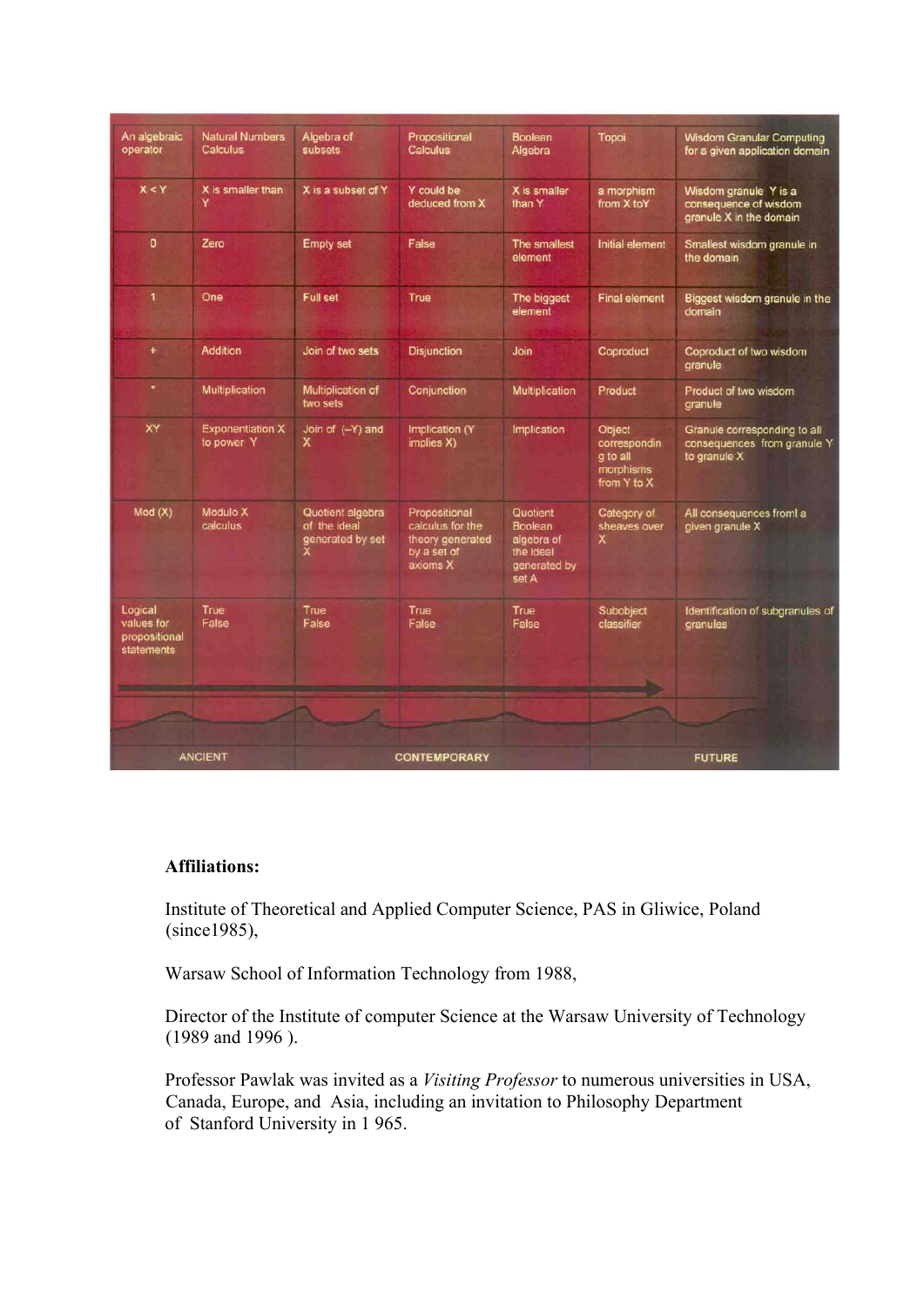## **Professor Zdzisław Pawlak has received several awards in Poland and abroad.**

- 1 In 1973 achievements of his team has been recognized with National Award of Second Degree.
- 2 For his distinguished service to the nation Professor Pawlak was awarded with Chivalry Cross (1984) and Officer's Cross (1999) of the Polonia Restituta Order.
- 3 In 1989 he received the Hugo Steinhaus award for special achievements in applications of mathematics.
- 4 Since 2002 he was a Honorary Doctor (Doctor Honoris Causa) of the Poznań University of Technology.



- 5 Professor Pawlak was a member in many bodies and societies, including nearly 20 scientific boards in various institutions. He was a member of the Central Commission for Professional and Academic Titles and Degrees of Poland and a member of National Committee for Scientific Research (1994 - 2000).
- 6 Zdzisław Pawlak was a member of editorial board of numerous Polish and International journals. Among others, he was Deputy Chief Editor of the Bulletin of Polish Academy of Sciences and one of creators of Fundamenta Informaticae Journal.

Zdzisław Pawlak gave generously of his time and energy to help others. His spirit and insights have influenced many researchers worldwide. During his life, he manifested an extraordinary talent for inspiring his students and colleagues as well as many others outside his immediate circle. For this reason, he was affectionately known to some of us as Papa Pawlak.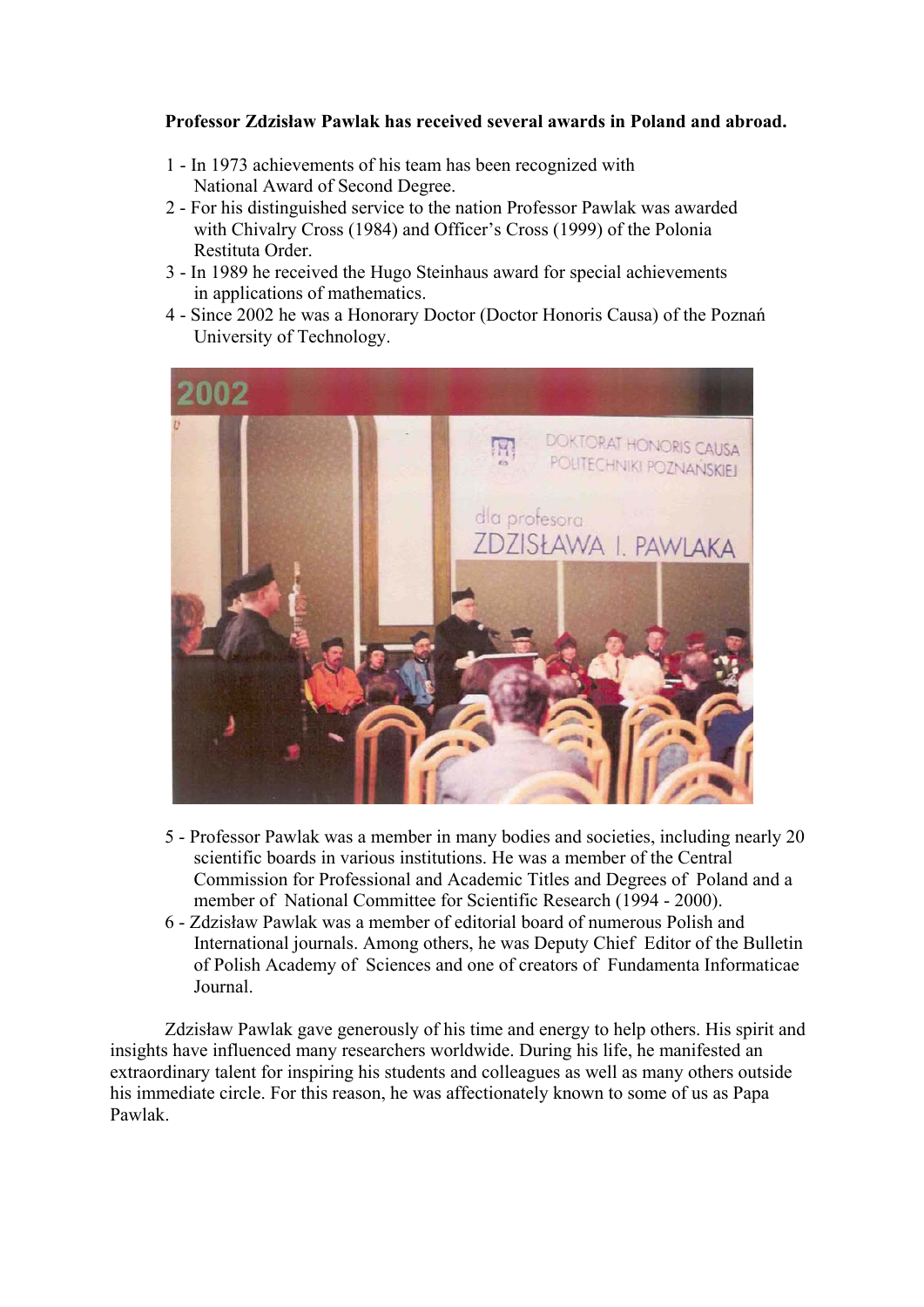Profesor Pawlak had been given a lot of talents. He was also a great painter and poet.



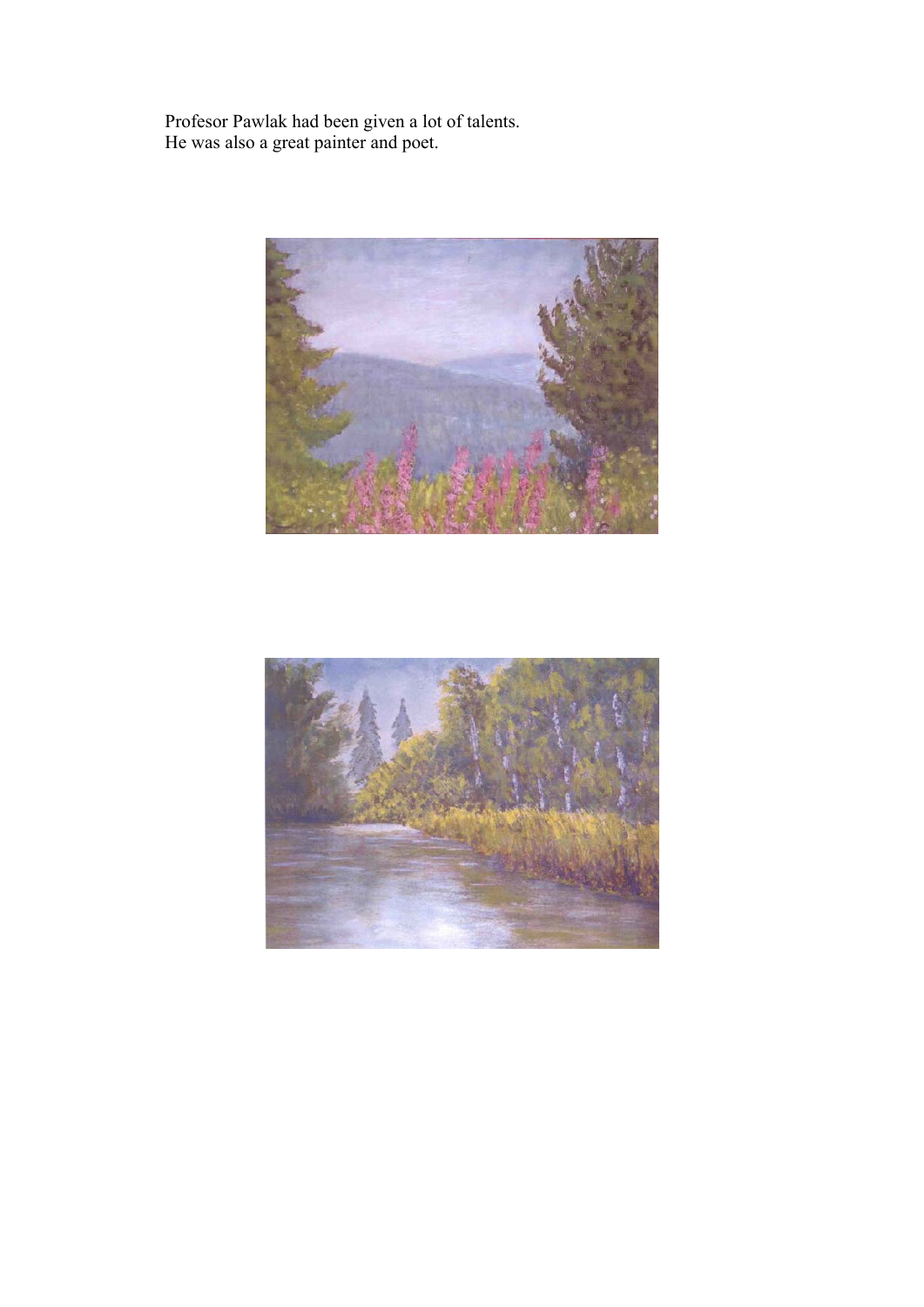

#### *How near*

*How near to the bark of a tree are the drifting snowflakes, swirling gently round, down from winter skies? How near to the ground are icicles, slowing forming on window ledges? Sometimes snow-laden branches of some trees droop, some near to the ground, some from to-time-to-time swaying in the wind, some nearly touching each other as the snow falls, some with shapes resembling the limbs of ballet dancers, some with rough edges shielded from snowfall and wind, and then, somehow, spring up again in the morning sunshine. How near to ... - Z. Pawlak and J.F. Peters, Spring, 2002.*